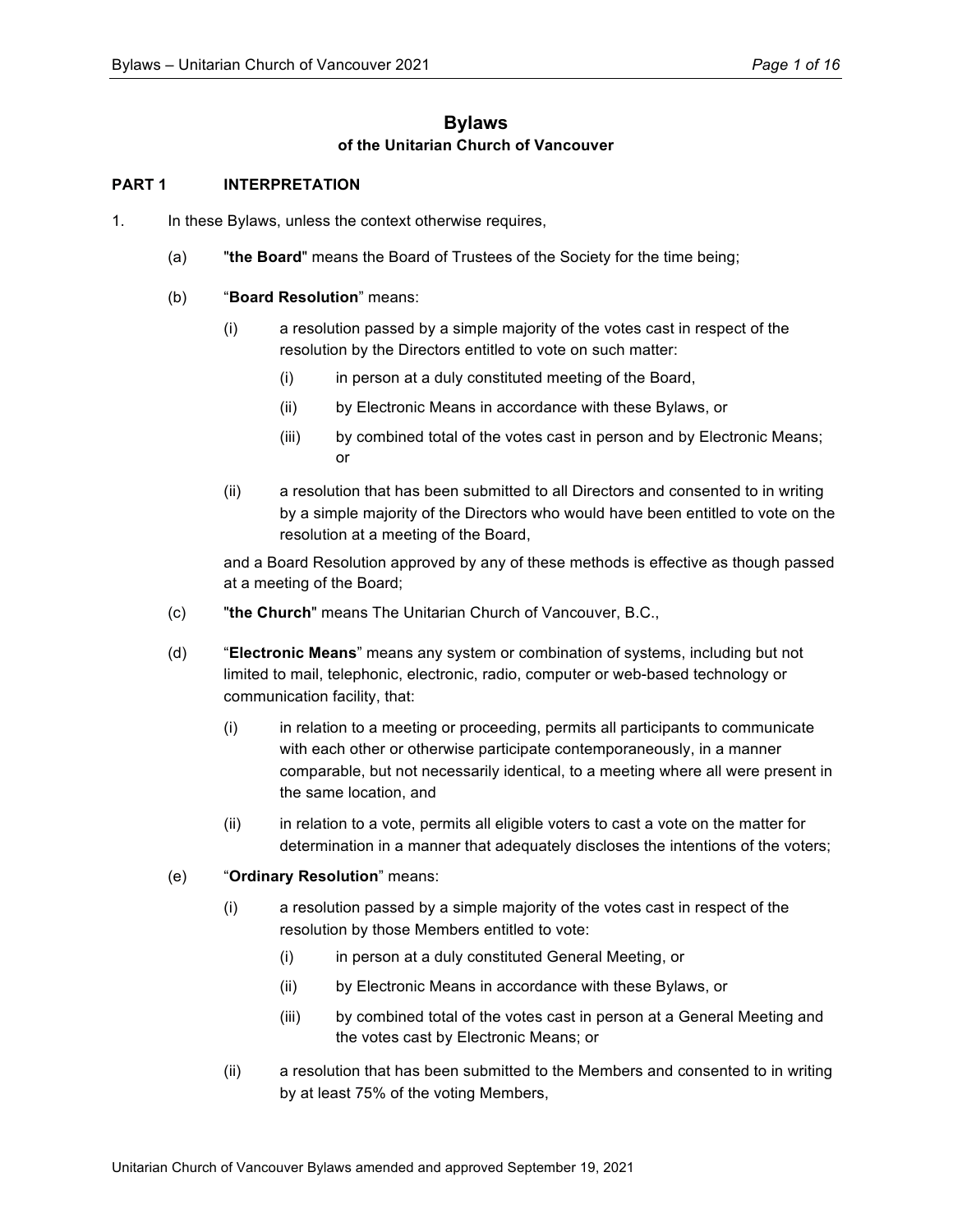and an Ordinary Resolution approved by any one or more of these methods is effective as though passed at a General Meeting of the Society;

- (f) "**Special Resolution**" means:
	- (i) a resolution, of which the notice required by the Act and these Bylaws has been provided, passed by at least 75% of the votes cast in respect of the resolution by those Members entitled to vote:
		- (i) in person at a duly constituted General Meeting,
		- (ii) by Electronic Means in accordance with these Bylaws, or
		- (iii) by combined total of the votes cast in person at a General Meeting and the votes cast by Electronic Means; or
	- (ii) a resolution that has been submitted to the Members and consented to in writing by every Member who would have been entitled to vote on the resolution in person at a General Meeting,

and a Special Resolution approved by any one or more of these methods is effective as though passed at a General Meeting; and

- (g) "**registered address**" of a member means the address as recorded in the Church record of addresses.
- 2. Words imparting the singular include the plural and vice versa.

## **PART 2 MEMBERSHIP**

- 3. The Church shall consist of
	- (a) all persons who are members at the time these Bylaws become effective;
	- (b) all other persons at least 16 years of age who make known their sympathy with the purposes of the Church by undertaking a course of membership information meetings or an acceptable alternative and by signing the Membership Book of the Church in the presence of a Minister of the Church or a member of the Board.
- 4.
- (a) The Membership Book may be signed at meetings convened and publicly announced for this purpose.
- (b) Persons in sympathy with the purposes of the Church who are unable to sign the Membership Book in person may become members or associate members by applying in writing to the Board Secretary, who may cause the names of such persons to be entered into the Membership Book on their behalf.
- 5. Persons who have passed their 12th but not their 16th birthday may become associate members of the Church by making known their sympathy with the aims and objectives of the Church and signing a roll provided for the purpose in the presence of a Minister of the Church or a member of the Board.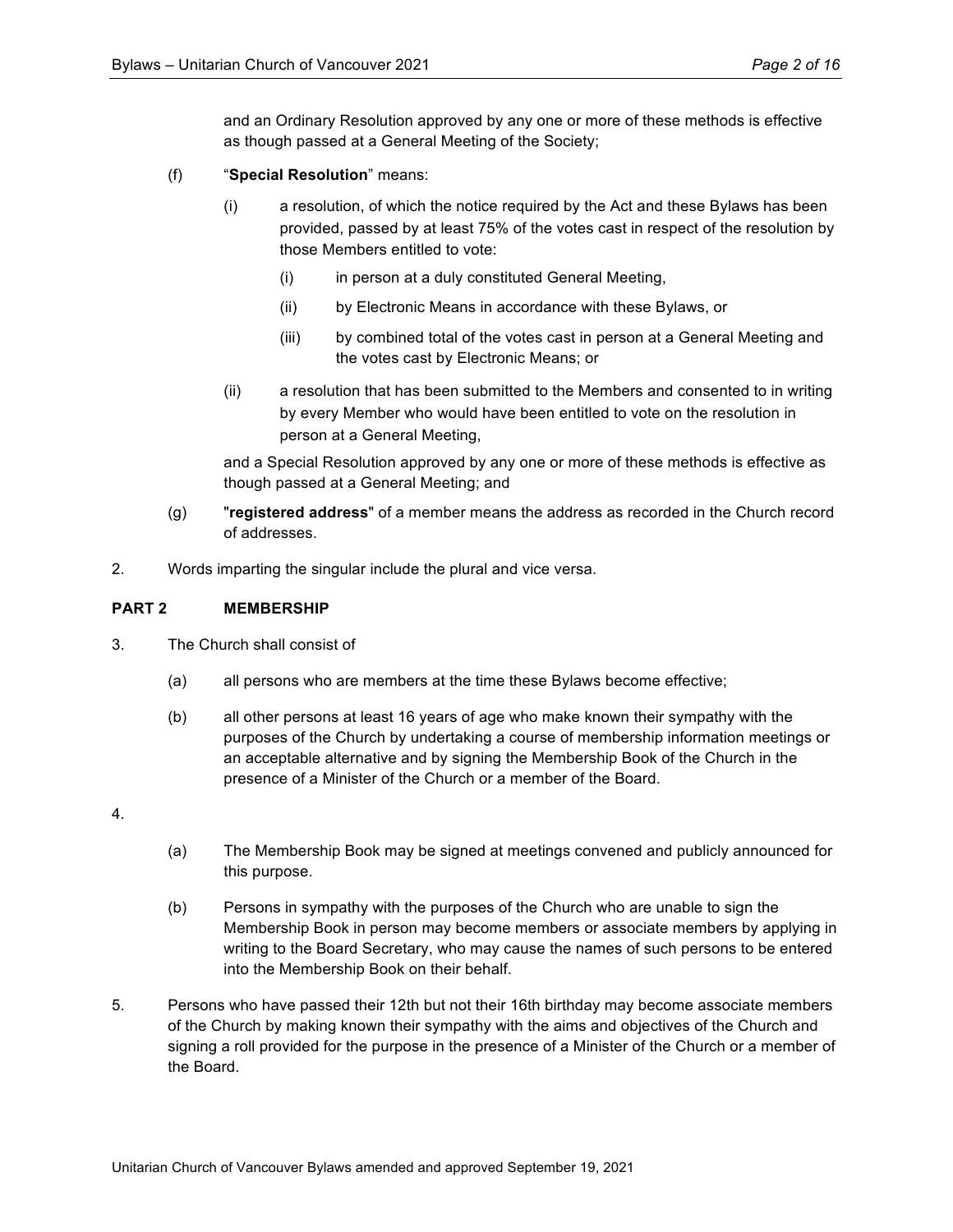Associate membership shall carry with it the right to be elected to represent the Church at conferences and assemblies, and to participate in meetings of the Church, but not the right to vote at such meetings.

6.

- (a) All persons shall be eligible to apply for membership without discrimination, including, but not limited to, discrimination based on race, colour, nationality, sex, gender, sexual orientation, marital status, or other religious affiliation.
- (b) No subscription to creed or participation in ceremony shall be required of any person joining the Church.
- (c) No person shall be denied admission to membership except upon the vote of at least 2/3 of the Board.
- 7. In order to be eligible to vote or petition as a member for any purpose, a person shall have been a member for at least 90 days preceding the date of such vote or petition. This provision shall not, however, apply to
	- (a) persons reinstated after a lapse of membership; or,
	- (b) persons transferring their membership directly from a Unitarian or Universalist Church or Fellowship elsewhere and who shall have produced satisfactory evidence of such membership.
- 8. Every member shall uphold the Constitution of the Church and comply with these Bylaws.
- 9. Every member shall make an annual financial or other contribution of record to the Church in accordance with their ability to pay or contribute. The Board may make policies for the implementation of this Bylaw.
- 10. All members are in good standing except a member who has failed to make a financial or other contribution of record to the Church for a 12 month period, or who has failed, following a request by the Board to do so, to pay a debt due and owing to the Church for 6 months or more, and such a person shall not be in good standing as long as the debt remains unpaid.
- 11. A person shall cease to be a member of the Church:
	- (a) on receipt by the Church of the member's written resignation;
	- (b) on death; or,
	- (c) on express resolution of the Board recognizing the member's failure to make a financial or other contribution of record to the Church for a 12 month period, or to pay a debt due and owing to the Church for 6 months or more, following a request by the Board to do so. The Board may establish policies for the implementation of this provision.
- 12. A member may be expelled from the Church by Special Resolution.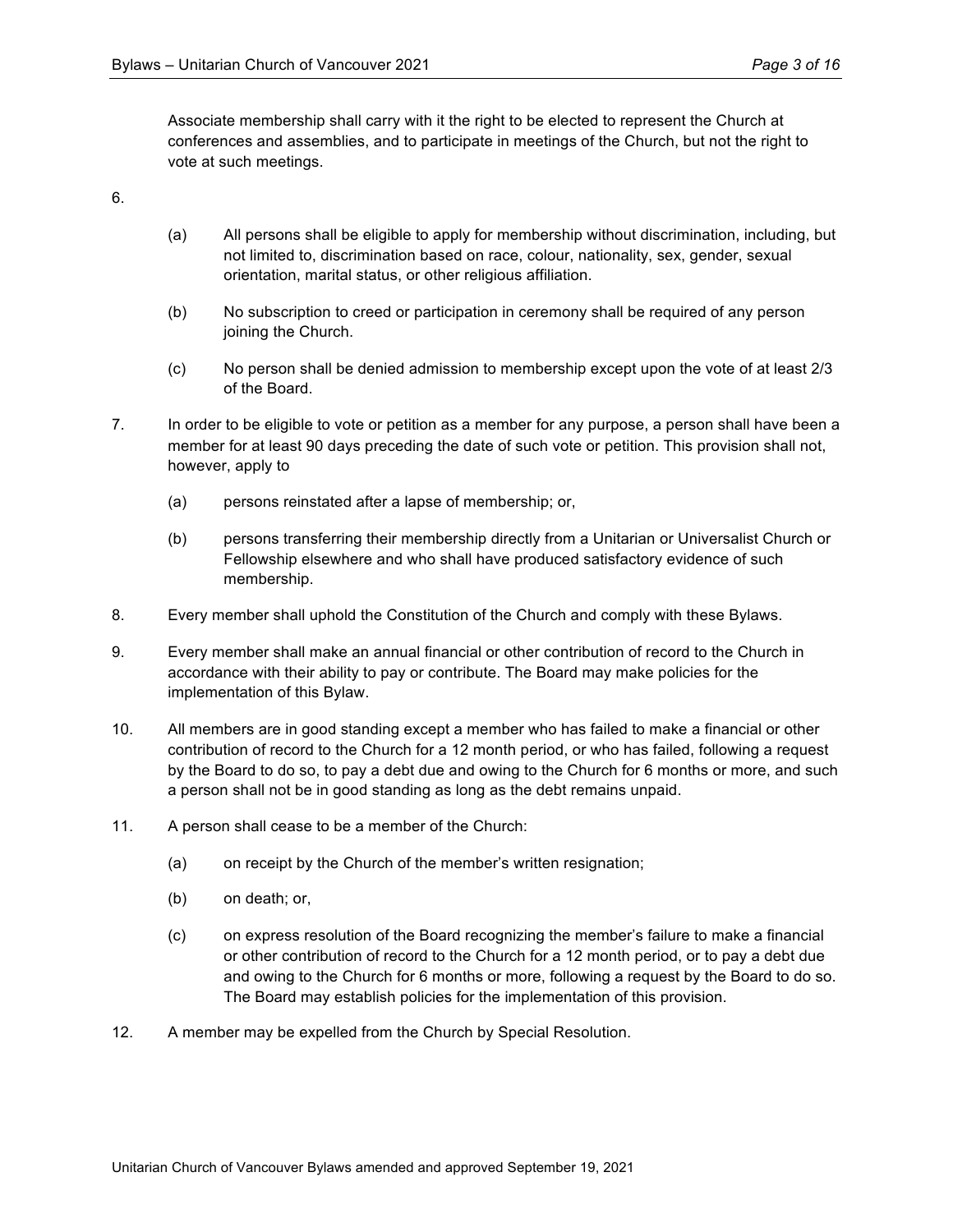- 13. Upon the recommendation of the Board, a general meeting of the Church may confer:
	- (a) honorary membership upon a non-member of the Church in recognition of outstanding service to the community as a whole; or,
	- (b) life membership upon a member of the Church in recognition of exceptional and/or long service to the Church.
	- (c) Life members but not honorary members shall have the right to vote at a general meeting of the Church.
- 14. The Board may make policies for the implementation of other aspects of Bylaw 13.

#### **PART 3 MEETINGS OF MEMBERS**

15. General meetings of the Church shall be held in accordance with these Bylaws, and at such time and place as the Board may decide.

#### **Notice**

- 16. Notice of an Annual General Meeting or an Extraordinary General Meeting shall be provided to the membership of the Church. The notice shall specify the place, date and hour of meeting and shall be delivered at least 21 days and not more than 60 days before the meeting pursuant to one of the following procedures determined by the Board:
	- (a) the notice is mailed or delivered by courier to members at the latest address provided by them to the Church in writing; or
	- (b) so long as the Church has at least 250 members, the notice is sent to every member who has provided an email address to the Church, by email to that email address, and is posted, throughout the period commencing at least 21 days before the meeting and ending when the meeting is held, on a website that is maintained by or on behalf of the Church and is accessible to all of the members.
- 17. The notice of the Annual General Meeting or Extraordinary General Meeting shall describe the general nature of the ordinary business and special business to be transacted at the meeting and shall include the text of any Special Resolution to be considered at the meeting. If the Board decides to hold an Annual General Meeting or an Extraordinary General Meeting by Electronic Means, the notice of that meeting must inform Members how they may participate by Electronic Means.
- 18. Where several members of a single family reside together, one notice delivered to their common address in a manner pursuant to procedures determined by the Board shall satisfy the requirement of notice to each, unless a written request for an individual notice has, before the date of delivery, been filed with the Board Secretary.
- 19. The accidental omission to give notice of a meeting to, or the non-receipt of a notice by, any of the members entitled to receive notice does not invalidate proceedings at that meeting. The Board may make policies for the implementation of this Bylaw.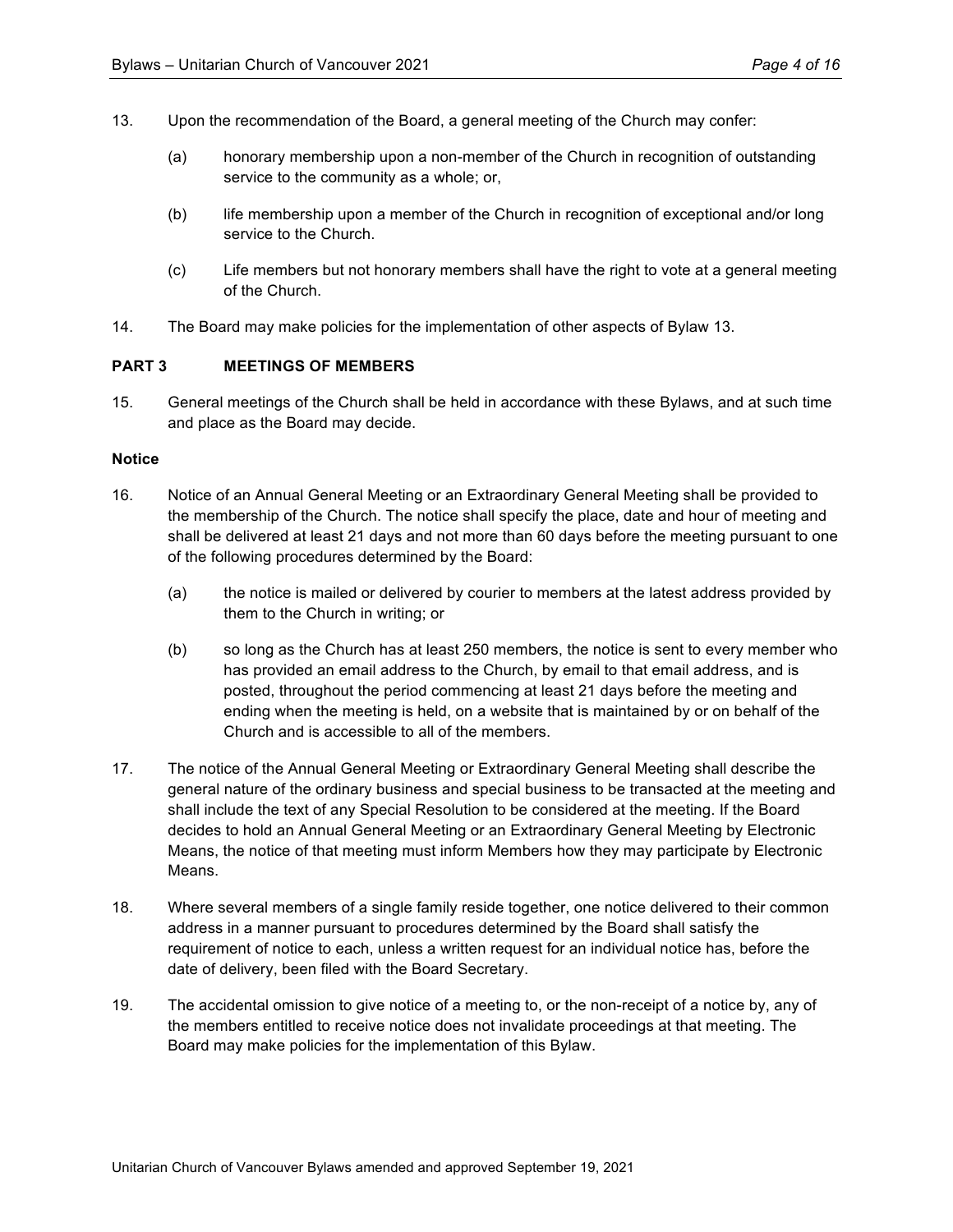### **Annual General Meeting**

20. The Annual General Meeting shall be held within 5 months of the Church's fiscal year end at an hour, day, and place designated each year by the Board; such designation to be made not fewer than 42 days prior to the designated date.

### **Extraordinary General Meeting**

- 21. Every general meeting other than an Annual General Meeting shall be an Extraordinary General Meeting.
- 22. An Extraordinary General Meeting may be convened by the Board as it deems appropriate, in accordance with these Bylaws.
- 23. The Board, on the requisition of 10 percent or more of the members of the Church (the "Requisition"), shall convene an Extraordinary General Meeting of the Church.
- 24. The Requisition shall:
	- (a) state the purpose of the Extraordinary General Meeting to be convened and the wording of any Special Resolution the requisitionists wish to have considered at the meeting;
	- (b) contain the names of and be signed by the requisitionists; and
	- (c) be personally delivered or sent by registered mail to the Board Secretary.
- 25. If, within 21 days after the date of the delivery of the requisition, the Board does not convene an Extraordinary General Meeting and send out a notice in accordance with Bylaws 16 and 17, the requisitionists or a majority of them may themselves convene a general meeting to be held within 60 days after the end of the 21 day period specified in this Bylaw.
- 26. Notice of an Extraordinary General Meeting convened pursuant to Bylaw 25 shall be delivered by the requisitionists to the membership in accordance with Bylaw 16.

The Board Secretary shall provide the requisitionists with membership contact information for the purpose of compliance with this Bylaw.

#### **Electronic Participation in Meetings**

27. The Board may decide, in its discretion, to hold any general meeting in whole or in part by Electronic Means.

When a general meeting is to be conducted using Electronic Means, the Board must take reasonable steps to ensure that all participants are able to communicate and participate in the meeting adequately and, in particular, that remote participants are able to participate in a manner comparable to participants present in person, if any.

Persons participating by Electronic Means are deemed to be present at the general meeting.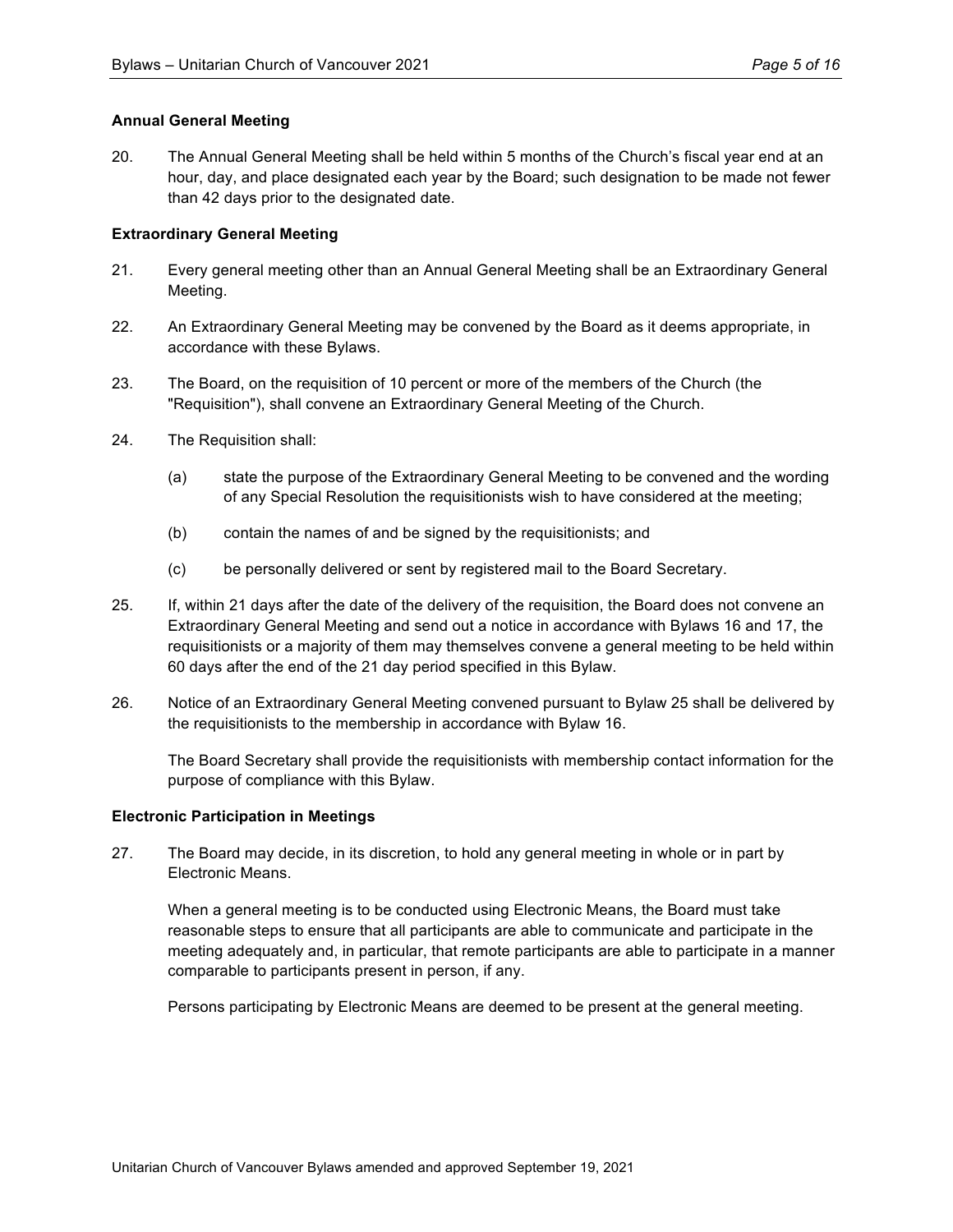## **PART 4 PROCEEDINGS AT GENERAL MEETINGS**

- 28. Ordinary business to be transacted at an Annual General Meeting is:
	- (a) the consideration of the financial statements;
	- (b) the report of the Board;
	- (c) the report of the auditor;
	- (d) the election of members of the Board;
	- (e) the appointment and mandate of the auditor; and,
	- (f) the other business that, under these Bylaws, ought to be transacted at an Annual General Meeting, or business which is brought under consideration by the report of the Board issued with the notice convening the meeting.
- 29. At an Annual General Meeting, the Board shall present an annual report and financial statements, which shall be available to members of the Church 14 days before the meeting.
- 30. Special business is all business to be transacted at an Extraordinary General Meeting, and all business to be transacted at an Annual General Meeting except that specified in Bylaw 27 and Bylaw 28.
- 31. The annual budget for the Church shall be adopted at an Extraordinary General Meeting of the Church.
- 32. Quorum
	- (a) No business, other than the election of a chair and the adjournment or termination of the meeting, shall be conducted at a general meeting at a time when a quorum is not present.
	- (b) If at any time during a general meeting there ceases to be a quorum present, business then in progress shall be suspended until there is a quorum present or until the meeting is adjourned or terminated.
	- (c) A quorum is 10 percent of the members of the Church present in person but shall not be fewer than 3 members.
- 33. If within 30 minutes from the time appointed for a general meeting a quorum is not present, the meeting, if convened on the requisition of members, shall be terminated; but in any other case, it shall stand adjourned to the same day in the next week, at the same time and place, and if, at the adjourned meeting, a quorum is not present within 30 minutes from the time appointed for the meeting, the members present will constitute a quorum.
- 34. The President of the Board, the Vice-President, or in the absence of both, one of the other Board members present, shall preside as chair of a general meeting.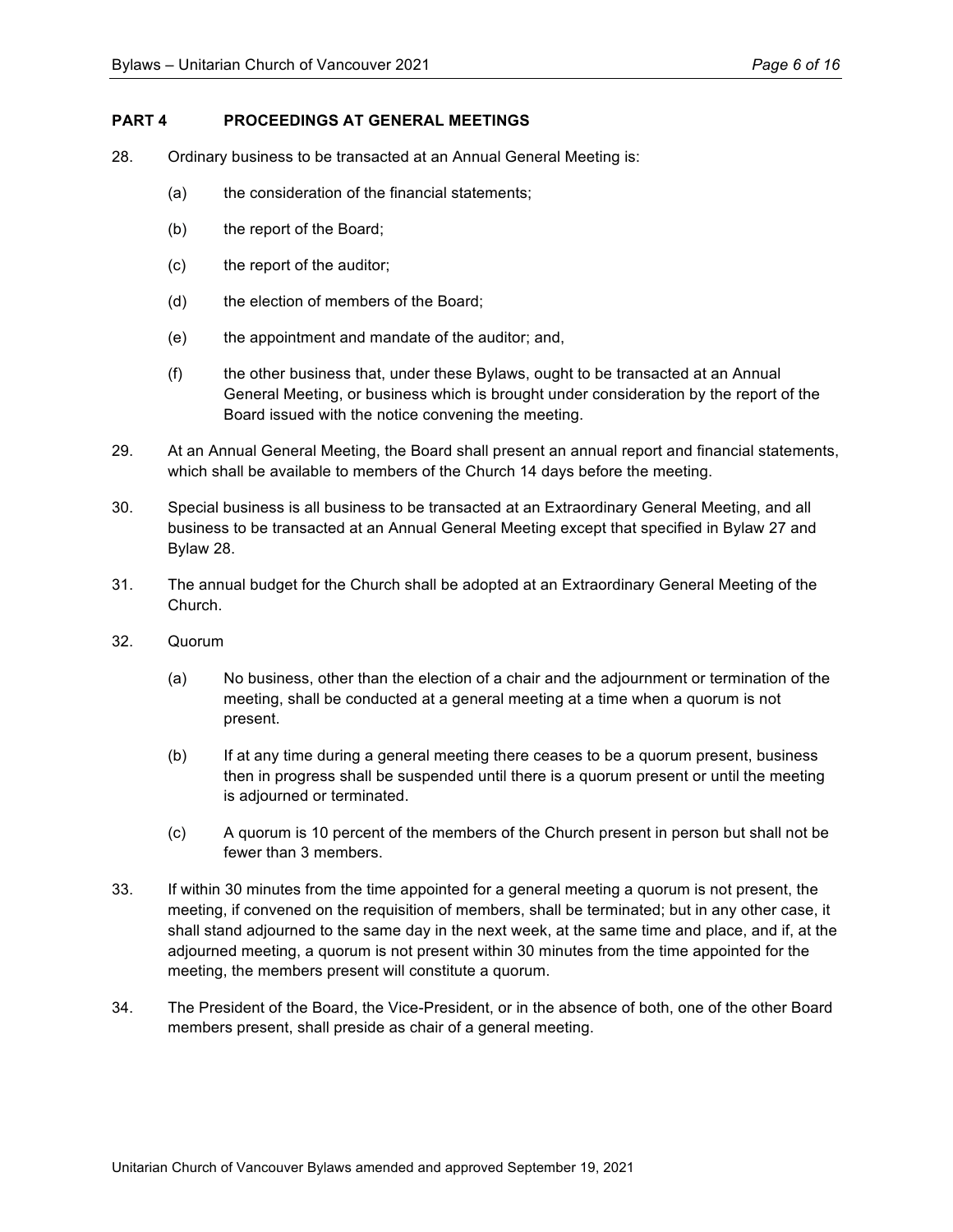- 35. If at a general meeting
	- (a) there is no President, Vice-President or other Board member present within 15 minutes after the time appointed for holding the meeting; or,
	- (b) the President and all the other Board members present are unwilling to act as chair, the members present shall choose one of their number to be chair.
- 36. Adjournment of a general meeting
	- (a) A general meeting may be adjourned from time to time and from place to place, but no business shall be transacted at an adjourned meeting other than the business left unfinished at the meeting from which the adjournment took place.
	- (b) When a meeting is adjourned for 10 days or more, notice of the adjourned meeting shall be given as in the case of the original meeting.
	- (c) Except as provided in this Bylaw, it is not necessary to give notice of an adjournment or of the business to be transacted at an adjourned general meeting.
- 37. Each member shall have one vote. Votes shall be cast either in person, by Electronic Means or by written proxy. A person may cast at most one proxy vote, and all persons appointed as proxyholders must be qualified by membership to vote in the meeting at which they act as proxy.
- 38. A proxy appointing a proxyholder, whether for a specified meeting or otherwise, shall be in the form specified in Appendix I or in any other form containing substantially the same information and manifesting an intention to appoint the proxyholder.

## **PART 5 BOARD OF TRUSTEES**

#### **Board Composition**

- 39. The Board shall consist of the officers of the Church, the immediate Past-President, and 6 members-at-large or such greater number as may be determined from time to time by a general meeting.
- 40. Members of the Board shall have been members of the Church for a period of at least 6 months prior to the date of their election.
- 41. Members of the church who are 16 or 17 years of age are eligible to become members of the Board so long as a majority of the members of the Board are at least 18 years of age.
- 42. Officers of the Church shall consist of a President, Vice-President, Secretary and Treasurer.
- 43. The terms of office of an officer shall expire upon the election of a person to the position at the next following Annual General Meeting.
- 44. Officers shall be eligible for re-election to the same position except that officers who have held a position for 3 consecutive terms shall be ineligible for reelection to that position until at least 2 years have elapsed from the date they last ceased to hold the office.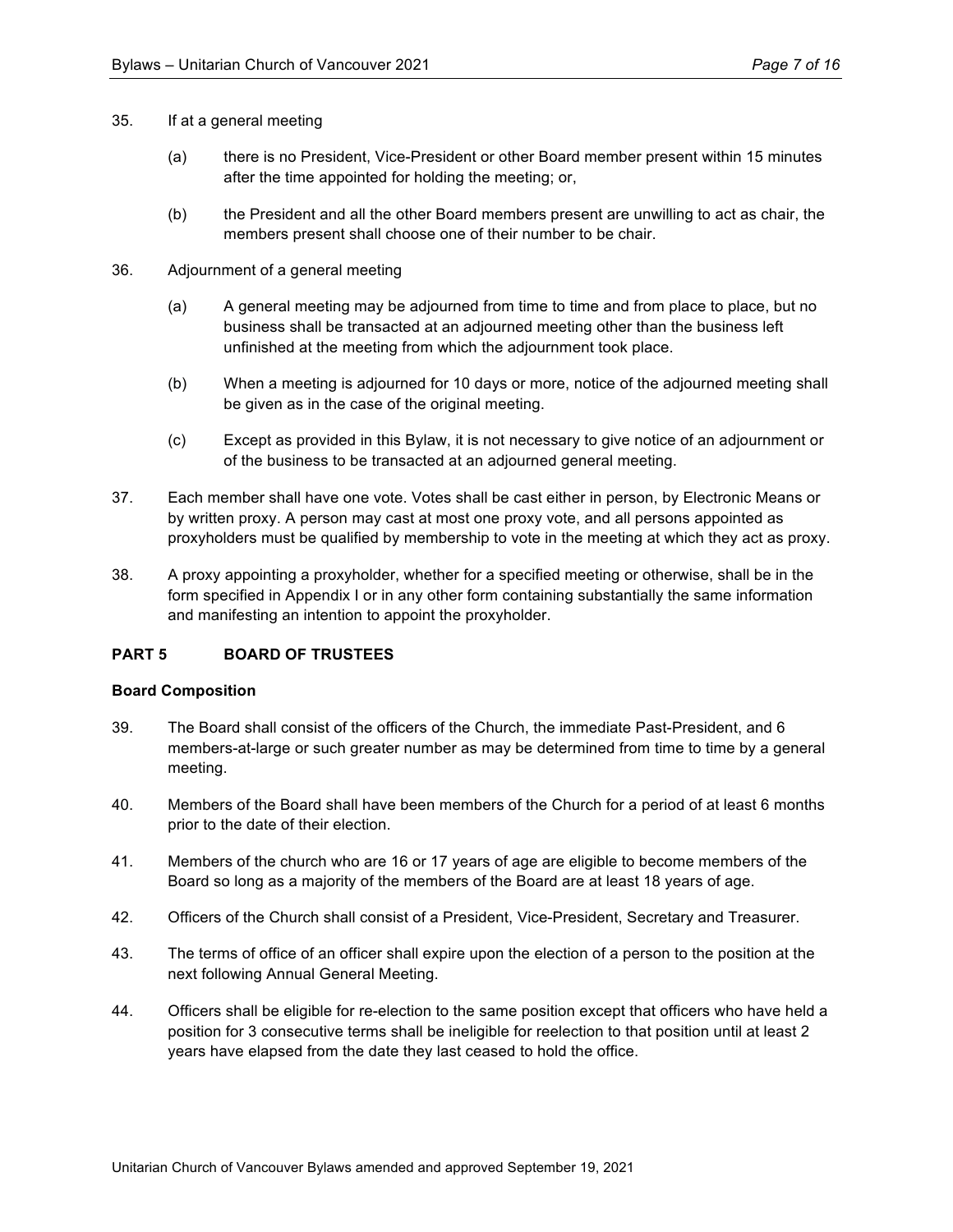- 45. The members-at-large shall serve a term of 2 years each.
	- (a) The term of office of a member-at-large shall last until the conclusion of the second Annual General Meeting following the election of the member-at-large.
	- (b) The terms of office of 3 of the 6 members-at-large shall expire in odd-numbered years, and the terms of office of the other 3 shall expire in even-numbered years.
- 46. Members-at-large shall not serve more than 2 consecutive terms and shall not be eligible for reelection as such until at least 2 years have elapsed from the date they last ceased to hold the office of member-at-large.
- 47. In the event of the death, written resignation, removal from the vicinity of Vancouver, or expulsion from the Church, of a member of the Board, or of the inability or failure of the member of the Board to participate in Board meetings for a continuous period of 3 months without excused absence, the Board may declare the position vacant and appoint a successor to that position until the next Annual General Meeting, when a successor shall be elected by the members to serve the unexpired portion of the term.

## **Nominations for the Board**

- 48. The Board shall appoint a Nominating Committee within 90 days of the preceding Annual General Meeting. Whenever possible the Nominating Committee shall be chaired by a Past-President of the Board and, whenever possible, shall have 3 to 5 members. No member of the incumbent Board other than the immediate Past- President may be a member of the Nominating Committee.
- 49. The Nominating Committee shall prepare a report nominating candidates for the roles of President, Vice-President, Secretary, Treasurer and for member-at-large positions that are vacant or becoming vacant.
- 50. The Nominating Committee should not necessarily restrict itself to one nomination for each officer or member-at-large position.
- 51. The Nominating Committee shall deliver to the membership a slate of recommended nominations (the "Nominating Committee Slate") at least 35 days prior to the Annual General Meeting. The Nominating Committee Slate shall be delivered to the membership as provided by Bylaw 16.
- 52. Members may make additional nominations for officers or members-at-large by preparing a petition for each nomination (a "Nomination Petition").
- 53. A Nomination Petition shall:
	- (a) be signed by not fewer than 10 voting members in good standing,
	- (b) include the written consent of the nominee, and
	- (c) be filed with the chair of the Nominating Committee at least 7 days prior to the Annual General Meeting.
- 54. The Nominating Committee shall deliver to the Secretary and cause to be posted on a website maintained by the Church that is accessible to all members at least 6 days prior to the Annual General Meeting a report of the Nominating Committee Slate and all nominations duly made by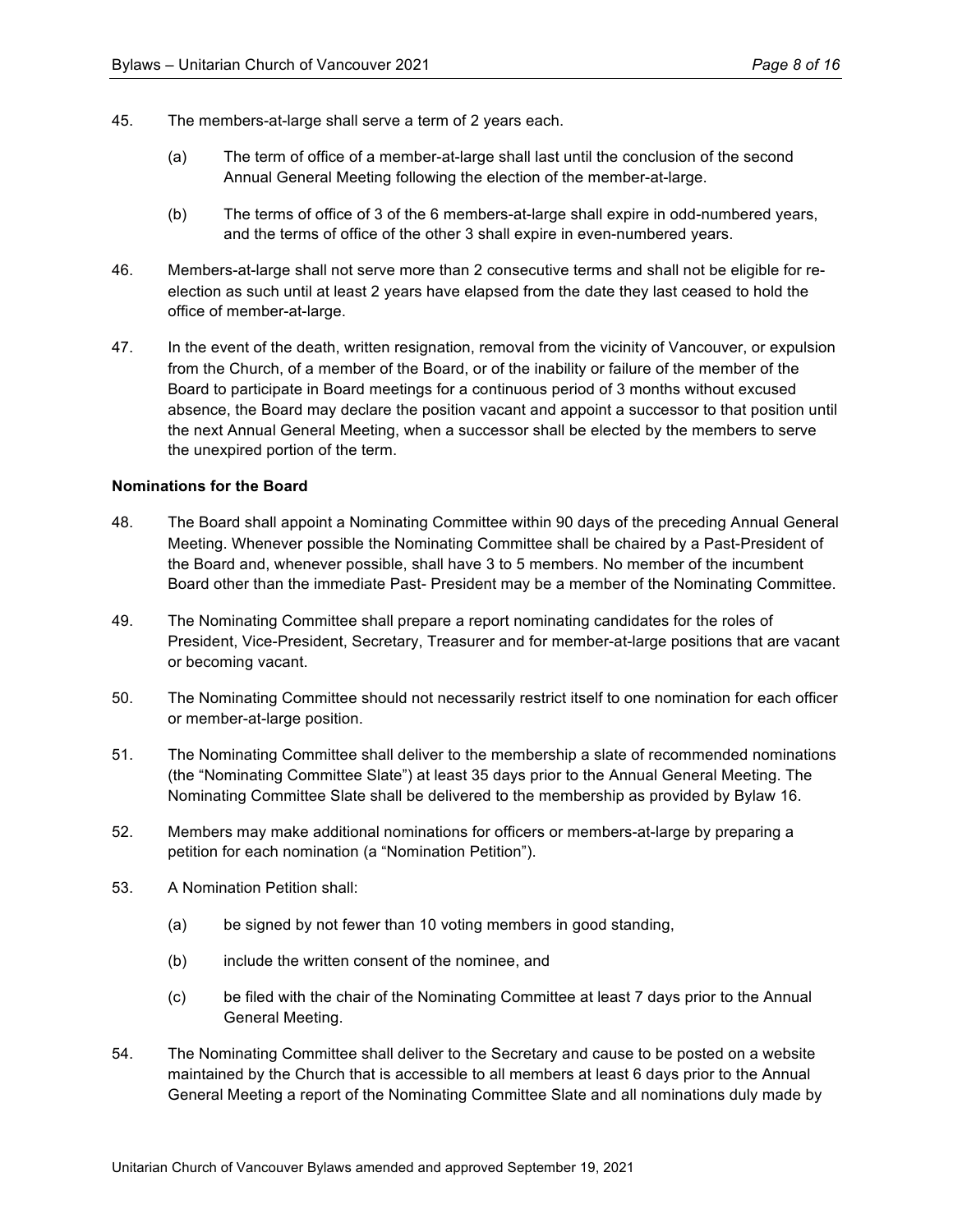petition (the "Nominating Committee Report"), and shall deliver it to every member who has provided an email address to the Church, by email to that email address.

55. The Secretary shall cause copies of the Nominating Committee Report to be available for review by members at the Annual General Meeting.

#### **Elections to the Board**

- 56. Polls shall be held for each Board position, irrespective of whether there is or is not a contest. One poll shall be held for members-at-large as a group and separate polls shall be held for each officer position. All nominees shall have an opportunity to speak briefly to the meeting regarding their nomination in accordance with procedures determined by the Board.
- 57. The polls shall be by secret ballot. At least 3 scrutineers shall be appointed by the membership to oversee the counting of ballots, report the results of the poll, and arrange for the destruction of the ballots following a motion by the membership to do so.
- 58. In order to be elected to the Board, each nominee must receive a majority of the votes of the congregation present. When there is more than one nominee for a vacant position, the election of Board members shall be accomplished through the use of slated ballots or individual ballots pursuant to procedures established by the Board. If more than one nominee for a member-atlarge position receives a majority of the votes, the nominees with the largest number of votes shall be considered elected. In the event of a conflict between the provisions of this Bylaw and Bylaws 43-45, this Bylaw shall govern.
- 59. Following election, a nominee who was not present during the election at the Annual General Meeting shall only take office as a Board member on signing and delivering to the Secretary a written consent to act as a Board member.

#### **Powers of the Board**

60.

- (a) The Board may exercise all the powers and do all the acts and things that the Church may exercise and do, and which are not by these Bylaws or by statute or otherwise lawfully directed or required to be exercised or done by the Church in general meeting, but subject, nevertheless, to
	- (i) all laws affecting the Church;
	- (ii) these Bylaws; and,
	- (iii) rules, not being inconsistent with these Bylaws, which are made from time to time by the Church in general meeting.
- (b) No rule, made by the Church in general meeting, invalidates a prior act of the Board that would have been valid if that rule had not been made.
- 61. More particularly, and without limiting the generality of the foregoing, the Board shall have general charge of the property of the Church, the conduct of all its business affairs, and the employment of such persons other than the Minister(s) as it may deem appropriate at such salaries or such remuneration as it may determine.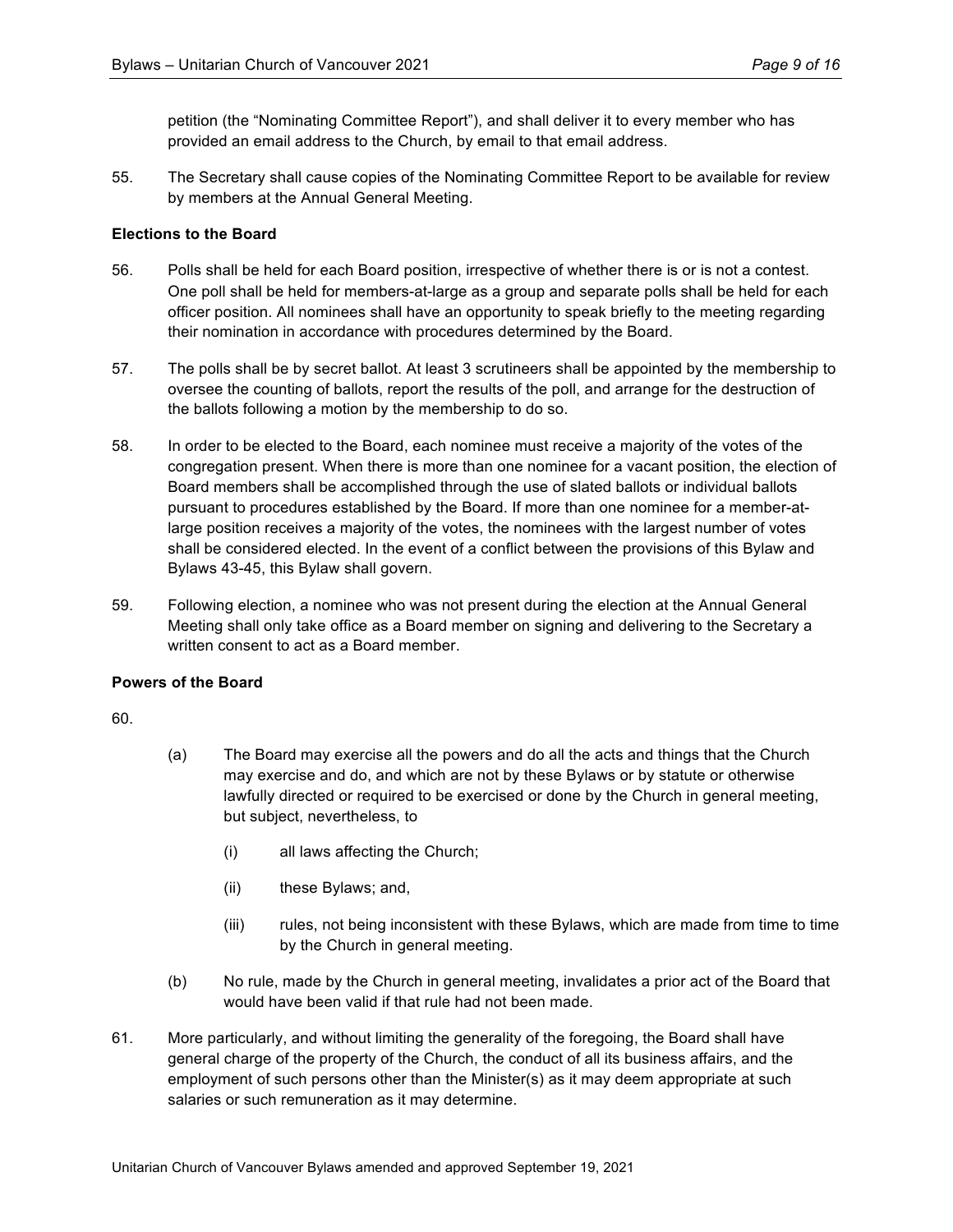62. The Board may at any time raise or borrow or otherwise obtain or secure any sum or sums of money for the purposes of the Church, subject to the provisions of the Societies Act and may authorize such officers as they may designate to execute any mortgage or bill of sale, promissory note or other security, whether on real or personal property of the Church and to sign, seal and deliver the same. In the case of any amounts in excess of \$20,000, prior approval of such borrowing shall be obtained from a general meeting of the Church.

## **PART 6 REMOVAL OF A MEMBER OF THE BOARD**

63. A member of the Board may be removed by Special Resolution and the membership may by Ordinary Resolution elect a successor to complete the unexpired portion of the term of the outgoing Board member.

## **PART 7 PROCEEDINGS OF THE BOARD**

64.

- (a) The Board shall hold regular monthly meetings except in July and August, and may otherwise meet at the call of the President.
- (b) A meeting of the Board may be convened at any time upon 48 hours' notice by the President, and shall be so called upon the written request of 3 members of the Board.
- (c) If a meeting of the Board permits participation by Electronic Means, the notice of that meeting must inform Directors and other participants (if any) that they may participate by Electronic Means.
- (d) The Board may pass a Board Resolution in person, by Electronic Means or in writing (including by email) upon the consent of a simple majority of the Board, provided in counterparts.
- 65. A majority of the Board shall constitute a quorum at any meeting.
- 66. The President shall be chair of all meetings of the Board but if at a meeting the President is not present within 15 minutes after the time appointed for the meeting, the Vice-President shall act as chair; if neither is present, the Board members present may choose one of their number to be chair.
- 67. The Board may determine, in its discretion, to hold any meeting of the Board in whole or in part by Electronic Means.
- 68. The Minister(s) and such other persons in the employ of the Church as the Board may determine, may participate in meetings of the Board, but the President of the Board may request their absence from meetings at such times as the President deems appropriate.
- 69. Members of the Board shall not be entitled to any remuneration in respect of their work in this capacity, but a member may be reimbursed for such out-of-pocket travelling, living and other expenses reasonably incurred by the member in connection with the affairs of the Church, as the Board may from time to time authorise.
- 70. Every Board member who is any way, whether directly or indirectly, interested in a contract or arrangement or proposed contract or arrangement with the Church shall declare such interest to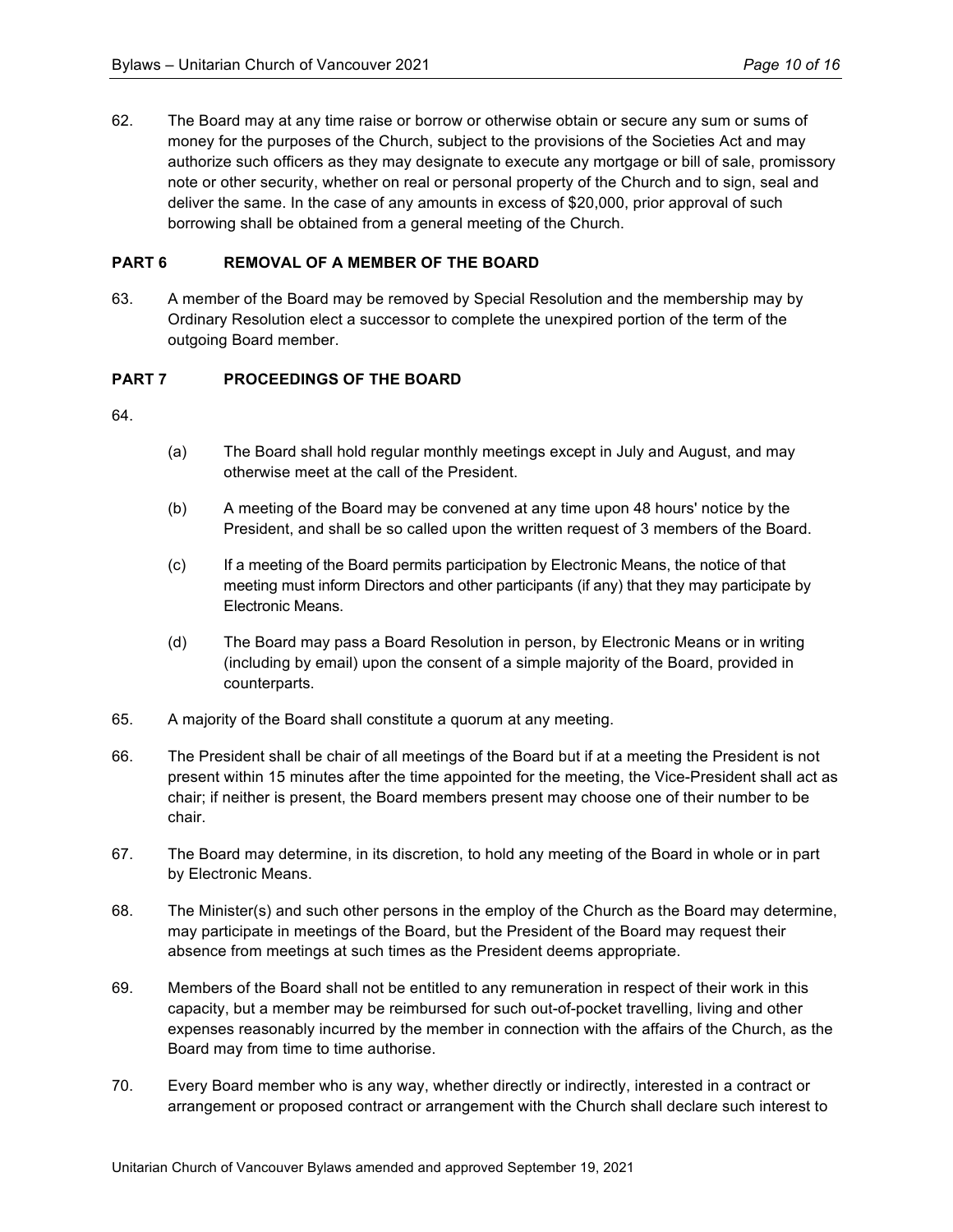the extent, in the manner and at the time required by the applicable provisions of the Societies Act, and shall refrain from voting in respect of the contract or arrangement or proposed contract or arrangement if and when prohibited by the Societies Act. Such member shall refrain from participating in any Board discussion of the matter and from any action intended to influence the discussion or vote.

Subject to the foregoing, no Board member shall be disqualified from contracting with the Church nor shall any contract or arrangement entered into by or on behalf of the Church with any Board member or in which any Board member is in any way interested be liable to be avoided, nor shall any Board member so contracting or being so interested be liable to account to the Church for any profit realized under any such contract or arrangement by reason of such Board member holding that office or of the fiduciary relationship thereby established.

71. Subject to the Societies Act, the Church indemnifies and saves harmless every member of the Board and all their heirs, executors, administrators, estates, and effects respectively, from and against all costs, charges, expenses, liabilities, obligations, demands, or actions, whether at law or equity, they may sustain or incur in respect of any act, deed, matter or thing whatsoever made, done or permitted by them, or failed or omitted to be done by them, in or about the execution of their duties, except where same are occasioned by their own wilful neglect or default.

The indemnity for Board members under this Bylaw shall be provided out of all funds and assets of the Church from time to time, as a first and permanent charge thereon, including assets held in reserves, except to the extent that such indemnity shall be provided, in whole or in part, by or under any insurance owned and maintained by the Church for that purpose.

Subject to any limitation contained in the Societies Act, the Board may from time to time arrange for the issue, at the expense of the Church, of one or more policies of insurance indemnifying the Church, its Board members, or any class of them, from any matters provided for in this Bylaw.

72. No Board member shall be liable for the acts, receipts, neglects or defaults of any other Board member or employee, or for joining in any receipt or other act for conformity, or for any loss, damage or expense happening to the Church through the insufficiency or deficiency of title to any property acquired by order of the Board for or on behalf of the Church, or for the insufficiency or deficiency of any security in or upon which any of the monies of the Church shall be invested or for any loss or damage arising from the bankruptcy, insolvency or tortious act of any person, firm or corporation with whom any monies, securities or effects of the Church shall be deposited, or for any loss occasioned by any error of judgement or oversight or for any other loss, damage or misfortune whatever which may happen in the execution of the duties of the Board member's office or in relation thereto unless the same shall happen by or through wilful neglect or default.

Board members may rely upon the accuracy of any statement or report prepared by any actuaries retained by the Church or by the Church's auditors and shall not be responsible or held liable for any loss or damage resulting from acting upon such statement or report.

73. No act or proceeding of any Board member or of the Board shall be deemed invalid or ineffective by reason of the subsequent ascertainment of any irregularity in regard to such act or proceeding or the qualification of such Board member or members.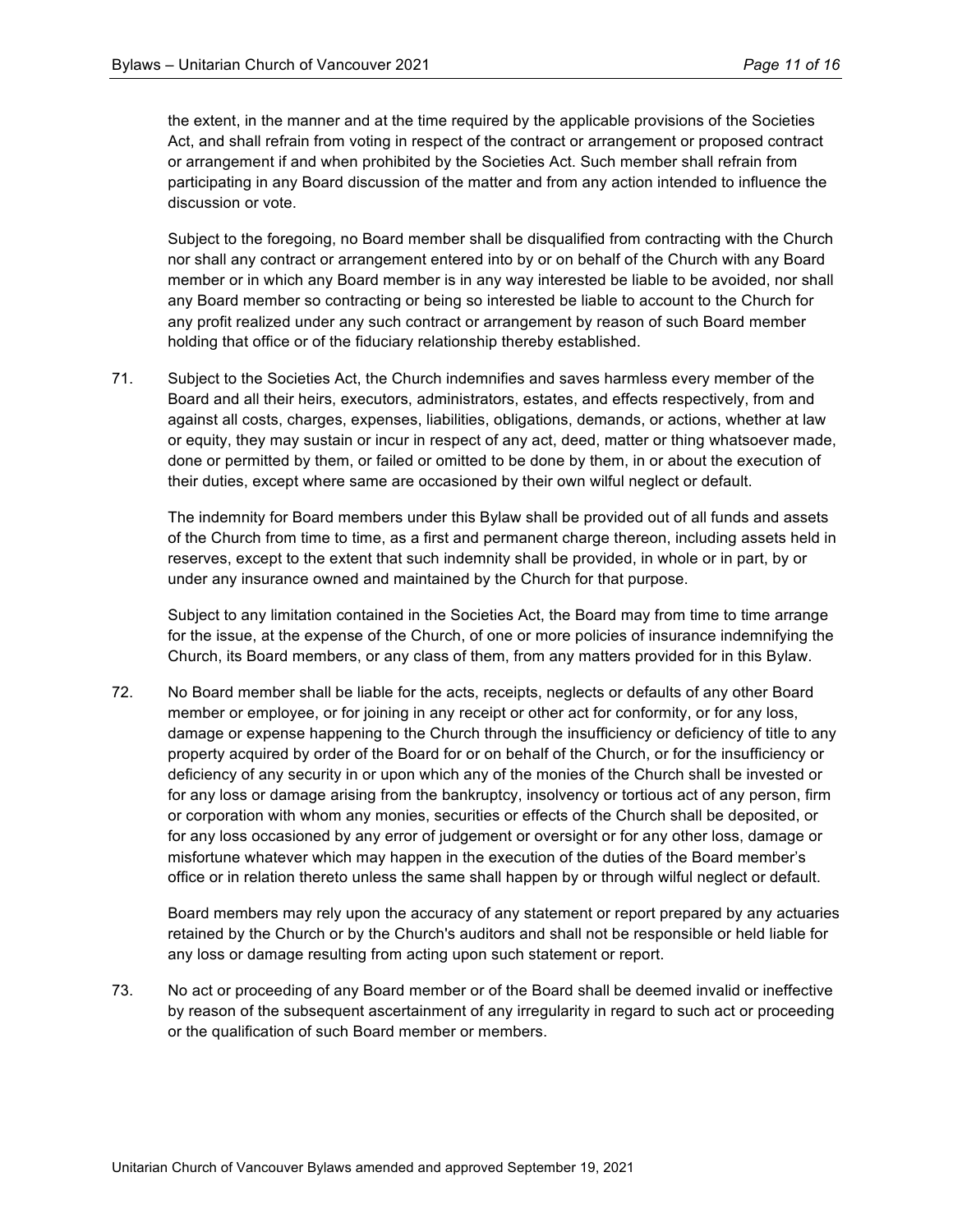## **PART 8 COMMITTEES OF THE CHURCH**

- 74. In addition to the committees expressly required by these Bylaws, the Board may establish such committees, including financial and personnel committees, and a Coordinating Council, as it considers appropriate.
- 75. Such committees shall be re-appointed by the Board at its first meeting following the Annual General Meeting.
- 76. The chairs of all committees shall be members of the Church but non-members are eligible to serve on committees in other capacities. The Board President shall be an ex-officio member of all committees but without the right to vote.

#### **PART 9 OFFICERS**

- 77. The President shall:
	- (a) normally preside at all general meetings of the Church and the Board,
	- (b) represent the congregation on special occasions,
	- (c) assist in the promotion of the welfare of the congregation,
	- (d) preside at meetings of the executive committee, which committee is composed of the officers, and
	- (e) assist other officers in the performance of their particular roles, as required.
- 78. The Vice-President shall carry out the duties of the President during the absence of the President.
- 79. The Secretary shall be responsible for:
	- (a) the conduct of the correspondence of the Church,
	- (b) the issuance of notices of meetings of the Church and of the Board,
	- (c) the keeping of minutes of the meetings of the Church and of the Board,
	- (d) the custody of all records and documents of the Church except those required to be kept by the Treasurer,
	- (e) the custody of the common seal of the Church, and
	- (f) the maintenance of the register of members of the Church.
- 80. The Treasurer shall be responsible for:
	- (a) the custody and maintenance of the financial records, including books of account, necessary to comply with the Societies Act, and
	- (b) the rendering of financial statements to the Board, to members of the Church and to others when required.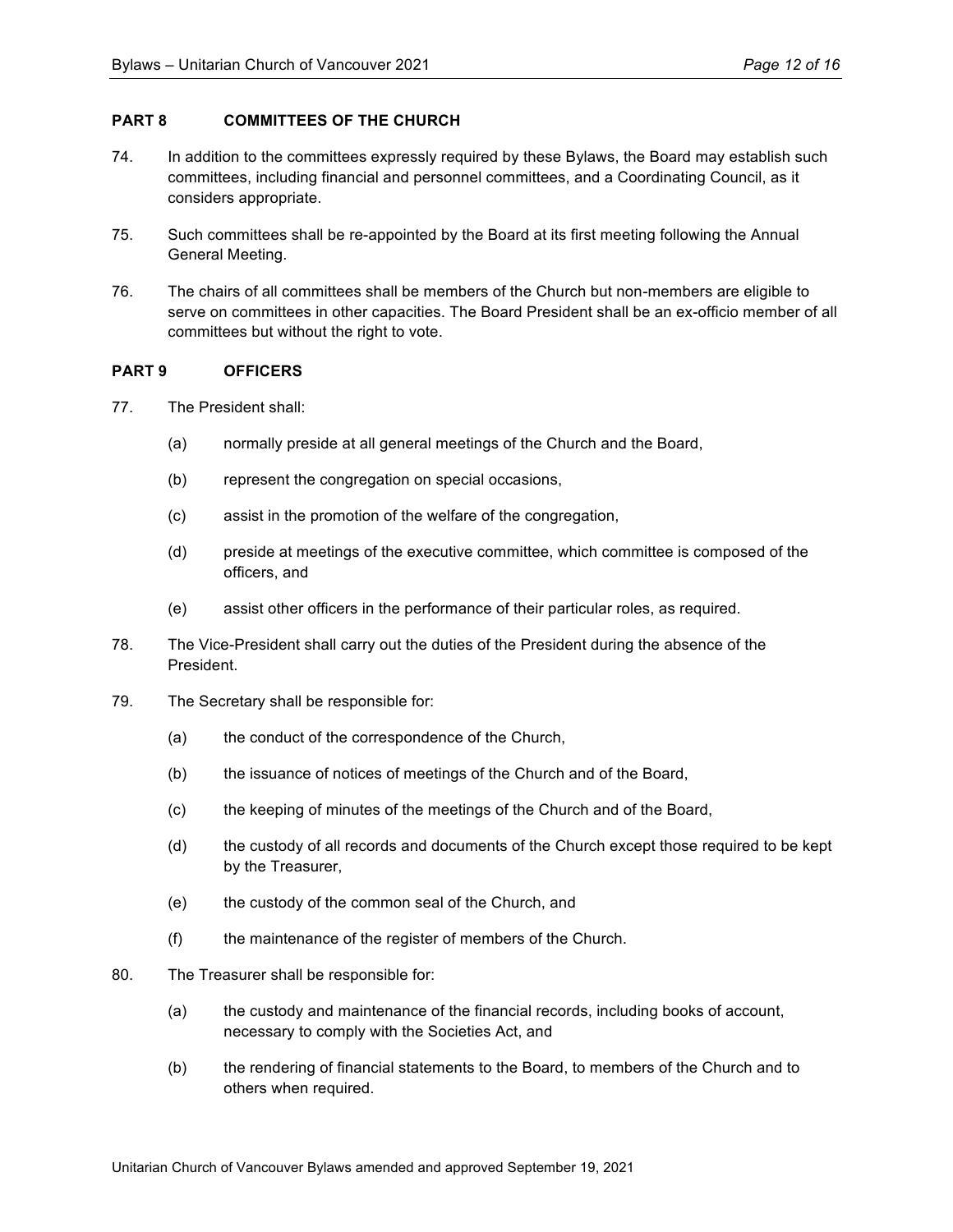## **PART 10 ORGANIZATIONS**

81.

- (a) The Board may admit to affiliated status those independently constituted and operated organizations whose purposes and intentions it finds to be in sympathy with the principles of the Church, and may terminate such affiliations upon deciding that the organization no longer meets the foregoing qualifications or is not in compliance with the Societies Act or such other requirements as relate to such organizations.
- (b) The Board shall make rules for the implementation of a) above and more particularly for admission to and retention of affiliate status, and for an annual financial contribution to the Church.

## **PART 11 MINISTER**

- 82. A Minister of the Church, other than an interim Minister, will be called by a simple majority of the members of the Church voting at a duly called general meeting.
- 83. The terms of a Minister's contract of employment shall be negotiated by the Board with the Minister and will include a term that either party will give at least 3 months' notice of termination of the Minister's contract.
- 84. Only a general meeting of the Church, acting by a simple majority, is authorised to terminate the Minister's contract, whether by giving notice under the contract, terminating the contract for just cause or otherwise, or accepting the Minister's resignation tendered under the contract.
- 85. A Minister shall make a full report to the Annual General Meeting and bring to the attention of the Board any matters which seem to the Minister to be pertinent to the general welfare of the Church, together with such recommendations as may seem proper to the Minister, but the final decision in matters of policy and procedure shall remain with the Board or the membership.
- 86. The Board shall ensure the establishment of a Committee on Ministry.
- 87. The Board shall ensure that a ministerial performance review is conducted at least once a year.

# **PART 12 ASSOCIATE AND/OR OTHER MINISTERS**

88. In the event of the departure or disability of a settled Minister of the Church, the Board may hire an interim Minister to carry out such of the duties of the former Minister as may be appropriate.

### **PART 13 DENOMINATIONAL AFFILIATIONS**

89. The Church shall be a member of the Canadian Unitarian Council/Conseil unitarien du Canada, or its successor. Other affiliations shall be such as the membership shall from time to time determine at a general meeting.

## **PART 14 SEAL**

90. The seal of the Church shall remain in the control of the Board Secretary and shall not be used except by authority of a resolution of the Board previously given, and then in the presence of the officers prescribed in such resolution.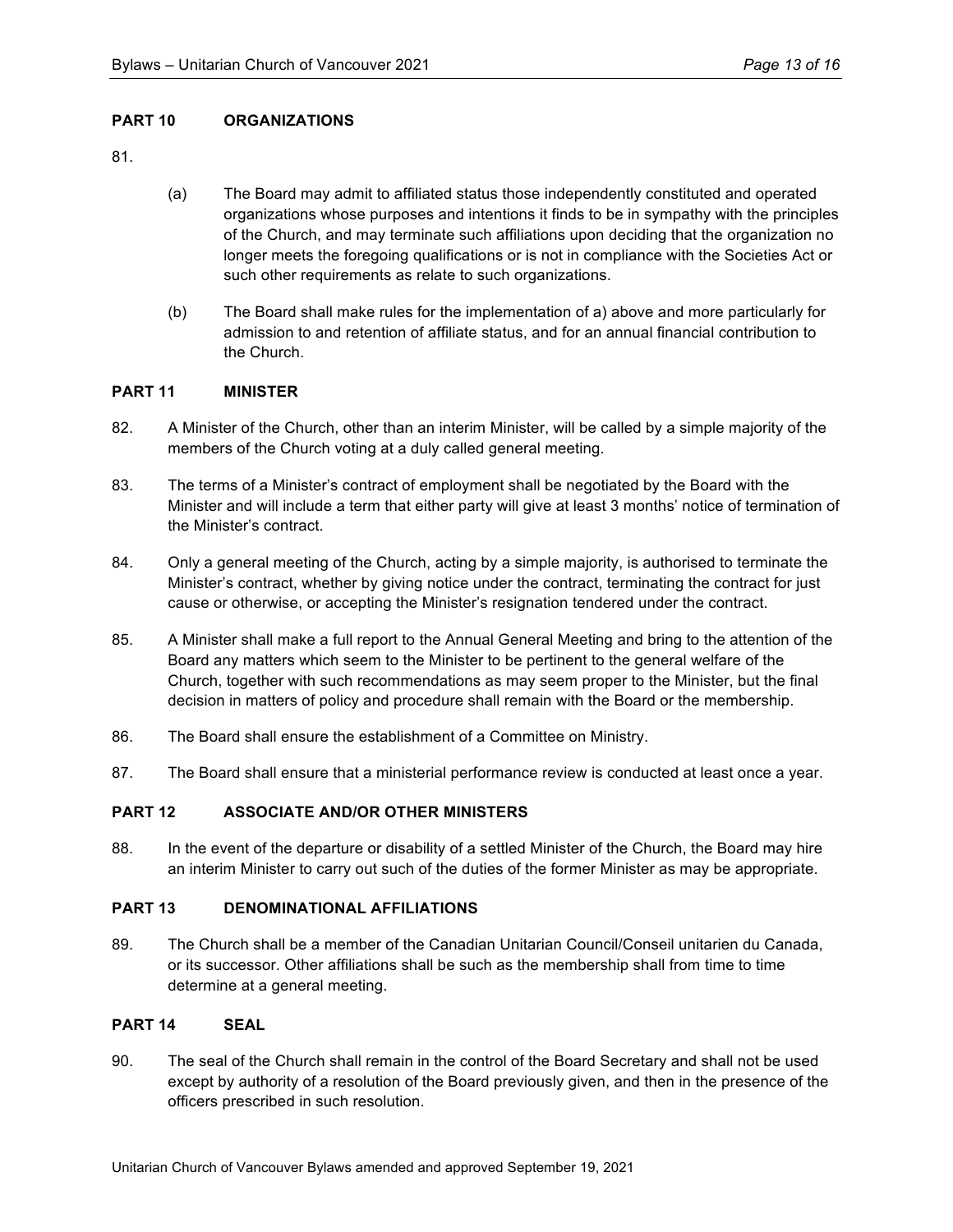### **PART 15 FISCAL YEAR**

91. The fiscal year of the Church shall close on the 30th day of June in each year.

## **PART 16 AUDITOR**

- 92. The accounts of the Church shall as soon as practicable, after the end of each fiscal year, be sent to a person or persons duly qualified to conduct public audits (the "auditor").
- 93. The auditor shall be instructed to perform a full audit of the accounts when:
	- (a) more than 2 years have passed since a full audit was performed;
	- (b) the Board directs that a full audit be performed; or
	- (c) a general meeting directs, by Ordinary Resolution, that a full audit be performed.
- 94. In circumstances in which a full audit is not required, the auditor will be instructed to conduct a review engagement.
- 95. The auditor shall not be a member of the Board.

#### **PART 17 INSPECTION OF BOOKS AND RECORDS**

- 96. Subject to claims of legal professional privilege, the Church's legal obligations to limit the dissemination of private information in its possession, and the provisions of Bylaw 96, the books and records of the Church under the control of the Board Secretary may be inspected at the Church office by any member in good standing, at such convenient time as may be arranged with the Board Secretary, or failing arrangement, upon 4 days' written notice to the Board Secretary.
- 97. Subject to claims of legal professional privilege, the Church's legal obligations to limit the dissemination of private information in its possession, and the provisions of Bylaw 96, the books and records of the Church under the control of the Treasurer may be inspected by any member in good standing, at such convenient time as may be arranged with the Treasurer, or failing arrangement, upon 4 days' written notice to the Treasurer.
- 98. Except as required by law, the following categories of records shall not be subject to inspection by members under Bylaws 94 and 95:
	- (a) records disclosing the financial contributions of individual persons to the Church; and
	- (b) records disclosing the remuneration received by individual employees of the Church.
- 99. Except as required by law, no records of the church shall be subject to inspection by nonmembers.

#### **PART 18 AMENDMENTS**

100. The Bylaws may be amended or repealed by Special Resolution.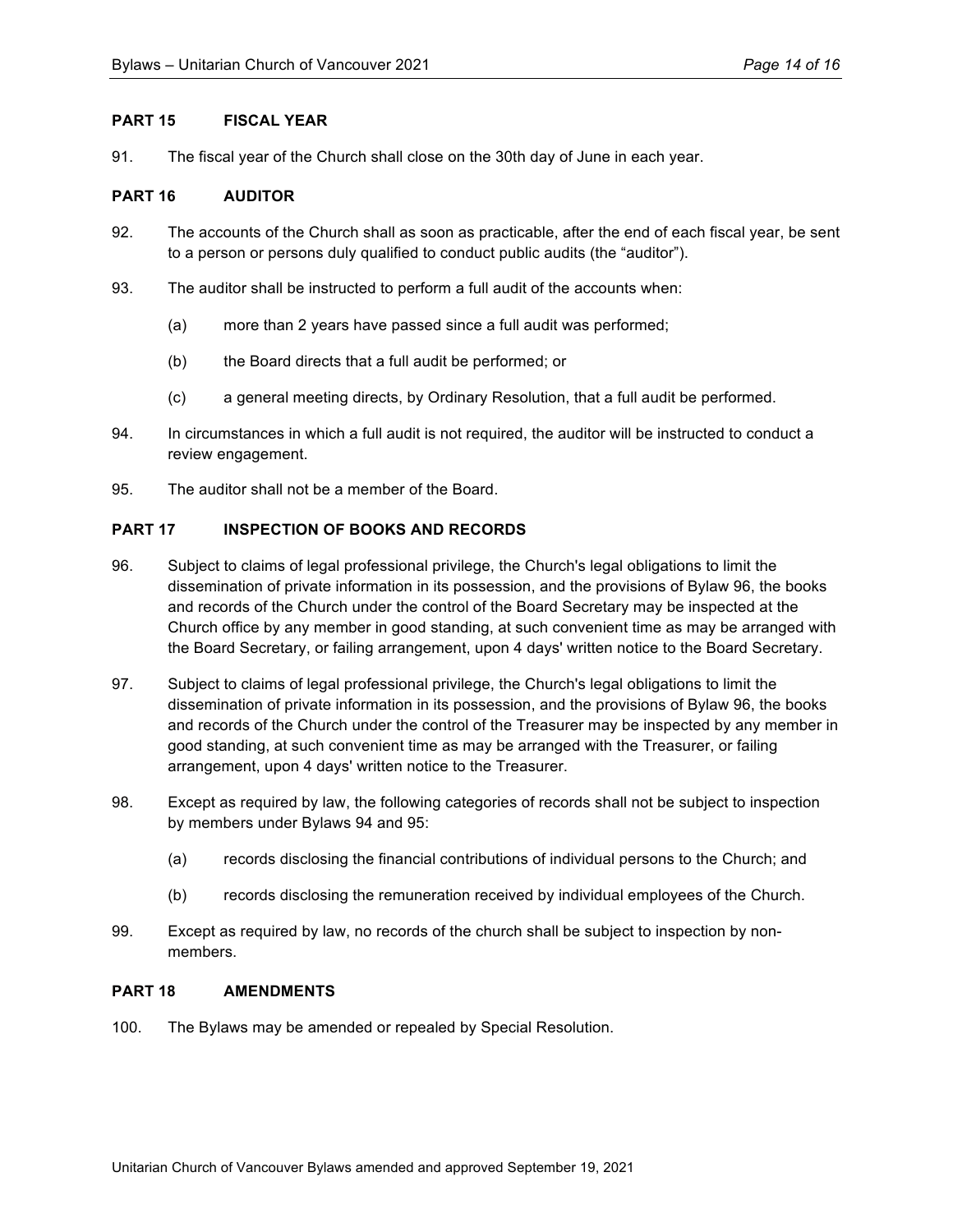## **PART 19 RULES OF PROCEDURE**

101. The rules of procedure set out in "Robert's Rules of Order" shall be followed at all meetings save where the provisions of the same are inconsistent with the Societies Act or with the Constitution or Bylaws of the Church.

## **PART 20 LOCATION**

102. The operations of the Church are to be chiefly carried on in the City of Vancouver, British Columbia and its vicinity.

#### **PART 21 DISSOLUTION**

103. The purposes of the Church shall be carried on without purpose of gain for its members, and any profits or other accretions to the Church shall be used to promote its purposes. In the event of dissolution or winding-up of the Church, all its remaining assets, after payment of liabilities, shall be distributed to the Canadian Unitarian Council.